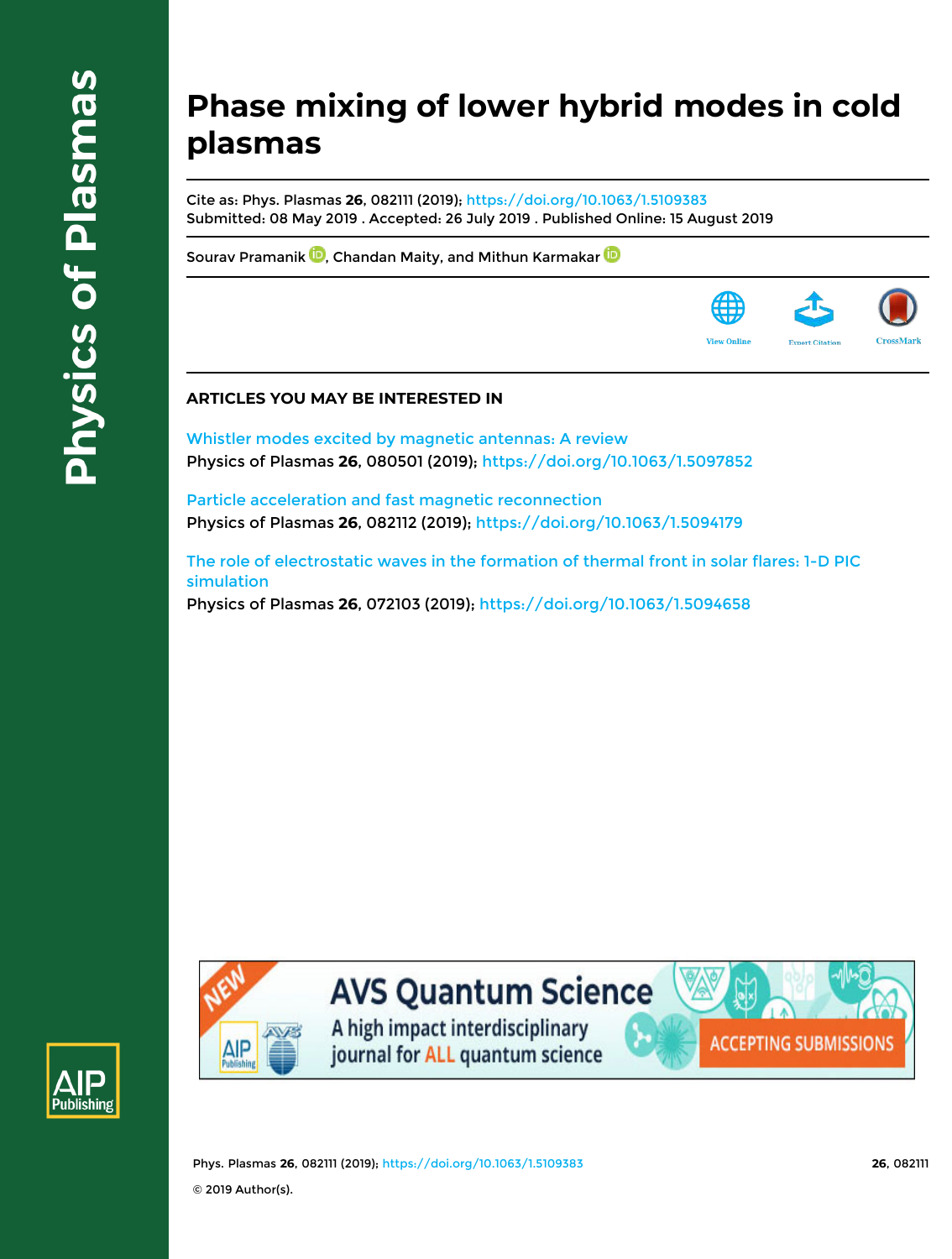**Export Citatio** 

**View Online** 

### Phase mixing of lower hybrid modes in cold plasmas

Cite as: Phys. Plasmas 26, 082111 (2019); doi: 10.1063/1.5109383 Submitted: 8 May 2019 · Accepted: 26 July 2019 · Published Online: 15 August 2019



#### AFFILIATIONS

<sup>1</sup>Department of Applied Mathematics, University of Calcutta, Kolkata 700009, India <sup>2</sup>Vivekananda Mahavidyalaya, Haripal, Hooghly 712405, India <sup>3</sup>Institute for Plasma Research, Bhat, Gandhinagar 382428, India

a)Author to whom correspondence should be addressed: Electronic mail chandan.maity1986@gmail.com

#### **ABSTRACT**

In a fluid approach, nonlinear evolution of electrostatic lower hybrid modes is studied in a cold magnetized electron-ion plasma. The background magnetic field is assumed to be constant. In the frequency range of interest  $\Omega_{ci} \ll \omega \ll \Omega_{ce}$ , the massive ions are treated as unmagnetized, and the electron inertia in the x-component of the momentum equation is neglected. The quasineutral plasma approximation is also relaxed. The dispersion relation for such low frequency modes reads as  $\omega^2 = \omega_{pi}^2/(1 + \omega_{pe}^2/\Omega_{ce}^2)$ . Spatiotemporal evolution of such modes is analyzed by employing a simple perturbation technique. Our results show that an initially excited lower hybrid mode gradually loses its coherent nature due to phase mixing and eventually breaks even at an arbitrarily low amplitude. An estimate of the phase mixing time is also given, and it is found to increase as the strength of the magnetic field is enhanced. These results will be of relevance to space plasma situations and laboratory experiments.

Published under license by AIP Publishing. https://doi.org/10.1063/1.5109383

#### I. INTRODUCTION

Phase mixing<sup>1</sup> is an important physical process through which the neighboring oscillators constituting a plasma wave undergo a gradual loss of phase coherence, thus leading to breaking of the wave at a finite time, even if the amplitude of the wave is well below the breaking amplitude. $2-6$  Phase mixing, being a collisionless damping mechanism, can transform coherent wave energy into random particle energy, thus resulting in the production of energetic electrons. $\bar{7}$  Furthermore, phase mixing and wave breaking phenomena are directly related to a number of other laboratory applications like plasma heating, particle energization by wake-fields, absorption of intense laser pulses by plasmas, etc.<sup>8–1</sup>

A spatial dependency in the wave frequency generally indicates an onset of phase mixing. An irreversible flow of energy to higher harmonics, bunching of plasma particles in space (appearance of density bursts), large electric field gradient, generation of multistream flow in the medium, etc., are common signatures of phase mixing/wave breaking. $13,14$  Over the years, varieties of nonlinear processes arising due to plasma inhomogeneity, <sup>1,15</sup> relativistic mass variation of plasma species,  $16,17$  ion motion,  $18,19$ inhomogeneity in the background magnetic field, $20,21$  etc., have been recognized as the prime sources of phase mixing. In recent years, phase mixing effects of plasma waves/oscillations have been extensively studied by several authors in different plasma contexts.<sup>2</sup>

In this paper, we report phase mixing of lower hybrid oscillations in a cold electron-ion plasma immersed in a "uniform" magnetic field. For describing such low frequency modes, we are interested in the frequency range  $\Omega_{ci} \ll \omega \ll \Omega_{ce}$ , where  $\Omega_{ci(ce)}$  is the cyclotron frequency of ions (electrons). For our purposes, we frame basic two fluids' Maxwell's equations which describe the spatiotemporal evolution of such modes. Nevertheless, we assume that ions remain effectively unmagnetized over a lower hybrid wave period. Moreover, we neglect electron inertia in the  $x$ -component of the electron momentum equation.<sup>30,31</sup> A justification of taking these assumptions will be given later. An important aspect of our present problem is that we do not adopt the quasineutrality approximation, unlike previously reported studies where the quasineutrality condition is taken to study an exact coherent dynamics $32$ and phase mixing effects (induced by an inhomogeneity in the background magnetic field) $^{21}$  of lower hybrid modes of frequency  $\omega = \sqrt{\Omega_{ci}\Omega_{ce}}$ . In the present work, we show that, when a small deviation from quasineutrality is allowed in the system, an initially excited lower hybrid mode can phase mix away and eventually break, even when the background magnetic field is homogeneous.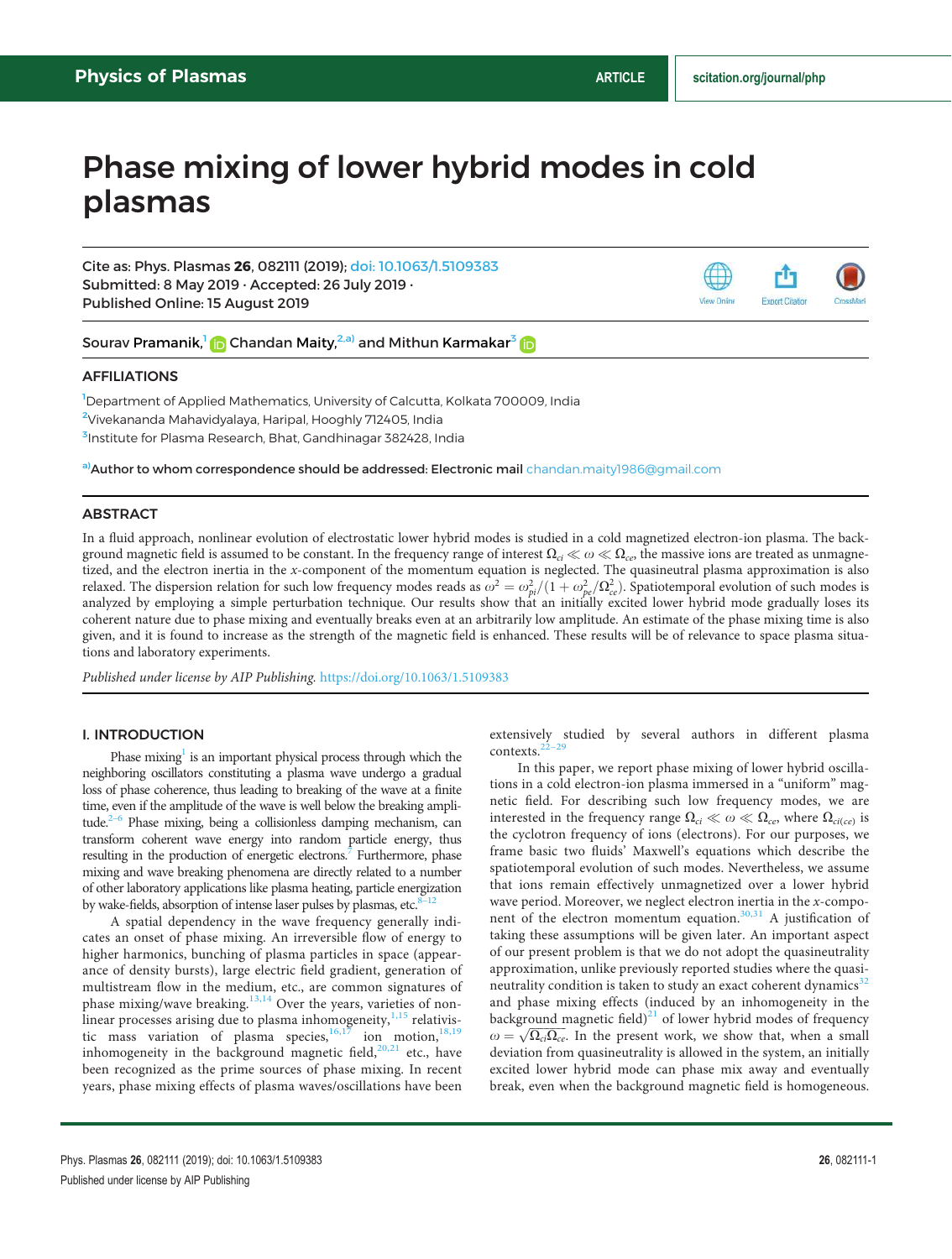It should be stressed here that lower hybrid modes play an important role in the current sheet reconnection process,  $33-35$  and in heating methods in tokamaks.<sup>36,37</sup> The waves in the lower hybrid frequency range are routinely observed in most parts of the Earth's upper atmosphere like the ionosphere, magnetosheath region, etc. Moreover, plenty of space observations on these waves have also been reported.<sup>38,39</sup> Thus, the results of our investigation are expected to be relevant to laboratory experiments and space plasma environments.

The paper is organized as follows: In Sec. II, the basic fluid-Maxwell's equations are described and a linear mode analysis is carried out. In Sec. III, employing a simple perturbation expansion technique,<sup>40</sup> we have given a nonlinear analysis of our problem, which explains the occurrence of phase mixing of lower hybrid modes at arbitrary amplitudes. In Sec. IV, an estimate for the phase mixing time is presented. In Sec. V, we have summarized our work.

#### II. BASIC EQUATIONS

We consider a cold collisionless electron-ion plasma immersed in a uniform magnetic field which is directed along the z axis in a Cartesian coordinate system, i.e.,  $\mathbf{B} = B_0 \hat{e}_z$ , where  $\hat{e}_z$  is the unit vector along the z axis. In a fluid description, the basic equations that describe electrostatic lower hybrid modes in magnetized plasmas are the continuity equations for both species

$$
\frac{\partial n_j}{\partial t} + \nabla \cdot (n_j \mathbf{v}_j) = 0, \tag{1}
$$

the momentum equations for both species

$$
m_j n_j \left( \frac{\partial}{\partial t} + \mathbf{v}_j \cdot \nabla \right) \mathbf{v}_j = q_j n_j \left( \mathbf{E} + \frac{1}{c} \mathbf{v}_j \times \mathbf{B} \right), \tag{2}
$$

and the Poisson's equation

$$
\nabla \cdot \mathbf{E} = 4\pi \sum_{j} q_{j} n_{j}, \qquad (3)
$$

where  $n_j$ ,  $\mathbf{v}_j$ ,  $m_j$ , and  $q_j$  are the densities, velocities, masses, and charges of either ions or electrons. For ions, the index  $j$  equals  $i$ and so  $q_i = e$ . Whereas for electrons,  $j = e$  and  $q_e = -e$ . We assume all the field variables to be functions of a single space coordinate  $x$ and time t. Thus, the velocity and wave electric fields can be represented as  $\mathbf{v}_j = v_{jx}(x, t) \hat{e}_x + v_{jy}(x, t) \hat{e}_y$  and  $\mathbf{E} = E(x, t) \hat{e}_x$ , respectively. Here,  $\hat{e}_x$  and  $\hat{e}_y$  are the unit vectors along the x and y axes, respectively.

Next, we are concerned with the low frequency lower hybrid modes in the frequency range  $\Omega_{ci} \ll \omega \ll \Omega_{ce}$ , where  $\Omega_{ci} = eB_0/m_ic$ and  $\Omega_{ce} = eB_0/m_ec$  are the cyclotron frequencies of ions and electrons, respectively. We therefore assume that the massive ions remain effectively unmagnetized in the time scale of lower hybrid modes, and they only respond to the electric field associated with the modes. Unlike ions, lighter electrons feel the magnetic force and thus they experience a number of rotations about the magnetic field lines within one lower hybrid time period. In addition to the Larmor rotation, the  $E \times B$ -drift is also present for the electrons. A linear analysis shows that electrons' displacement is negligibly small along the  $x$  direction as compared to their displacement along the  $y$  direction. Therefore, in such a low frequency regime, we can safely neglect the electron inertia in the relevant momentum equation along the x direction.<sup>30,31</sup>

Under these circumstances, we rewrite the basic fluid-Maxwell's equations in normalized forms

$$
\frac{\partial n_i}{\partial t} + \frac{\partial}{\partial x}(n_i v_{ix}) = 0, \tag{4}
$$

$$
\left(\frac{\partial}{\partial t} + v_{ix}\frac{\partial}{\partial x}\right)v_{ix} = \Delta E, \tag{5}
$$

$$
\frac{\partial n_e}{\partial t} + \frac{\partial}{\partial x} (n_e v_{ex}) = 0, \qquad (6)
$$

$$
0 = -E - \Omega_c v_{ey},\tag{7}
$$

$$
\left(\frac{\partial}{\partial t} + v_{ex} \frac{\partial}{\partial x}\right) v_{ey} = \Omega_c v_{ex},\tag{8}
$$

and

$$
\frac{\partial E}{\partial x} = n_i - n_e, \tag{9}
$$

where the relevant quantities are normalized as:  $n_j \rightarrow n_j/n_0$ , x  $\rightarrow kx, t \rightarrow \omega_{pe}t, v_j \rightarrow kv_j/\omega_{pe}$ , and  $E \rightarrow e kE/m_e \omega_{pe}^2$ . Here,  $\omega_{pe}$  $=\sqrt{4\pi n_0e^2/m_e}$  is the electron plasma frequency,  $\Delta = m_e/m_i$  is the electron to ion mass ratio, and  $\Omega_c = \Omega_{ce}/\omega_{pe}$  is the ratio of electron cyclotron to electron plasma frequency. The constant  $n_0$ , appearing in  $\omega_{pe}$ , is the equilibrium plasma density and 'k' is the scale length of perturbations. Indeed, in order to excite lower hybrid modes, we have considered an initial plasma state prepared by giving initial perturbations to ion and electron densities as  $n_i(x, 0) = 1 + \delta_i \cos x$  and  $n_e(x, 0) = 1 + \delta_e \cos x$ , respectively, where  $\delta_{i(e)}$  describes the perturbation amplitude of ions (electrons).

A linear analysis of Eqs. (4)–(9) provides the dispersion relation for lower hybrid modes in normalized form as

$$
\omega^2 = \frac{\Delta \Omega_c^2}{1 + \Omega_c^2}.
$$
\n(10)

We now discuss two limiting cases of Eq.  $(10)$ .

- (i) In the plasma environments like pulsars where the magnetic field is so strong that the condition  $\Omega_c \gg 1$  holds. In this limit, Eq. (10) provides us  $\omega^2 \approx \Delta$  which refers to the ion plasma oscillations. And, a linearized treatment of Eqs. (4)–(9) also shows  $|v_{ex}| \ll |v_{ix}|$  and  $v_{ey} \approx 0$ . It suggests that the electrons hardly move in this case, they just provide a charge neutralizing background for the ion oscillations.
- (ii) The weak magnetic field limit (for instance, ionosphere)  $\Omega_c$  $\ll 1$  gives  $\omega^2 \approx \Delta \Omega_c^2$ . This mode is nothing but a variant of the lower hybrid mode since its frequency lies within our frequency range of interest. Also, in such a case, one may find  $v_{ex} \approx v_{ix}$ and  $v_{e\nu} \neq 0$ .

It should be emphasized here that, in the present problem, we have not used the usual "quasineutral plasma approximation," i.e.,  $n_i$  $\sim n_e \sim n_0$ . By taking the quasineutrality condition, a linear analysis of the full set of Eqs.  $(1)-(3)$  yields the dispersion relation in the unnormalized form as  $\omega = \sqrt{\Omega_{ce} \Omega_{ci}}$ . An adoption of such an approximation was shown to be instrumental in obtaining an exact space time dependent coherent wave solution.<sup>32</sup> Whereas, in our present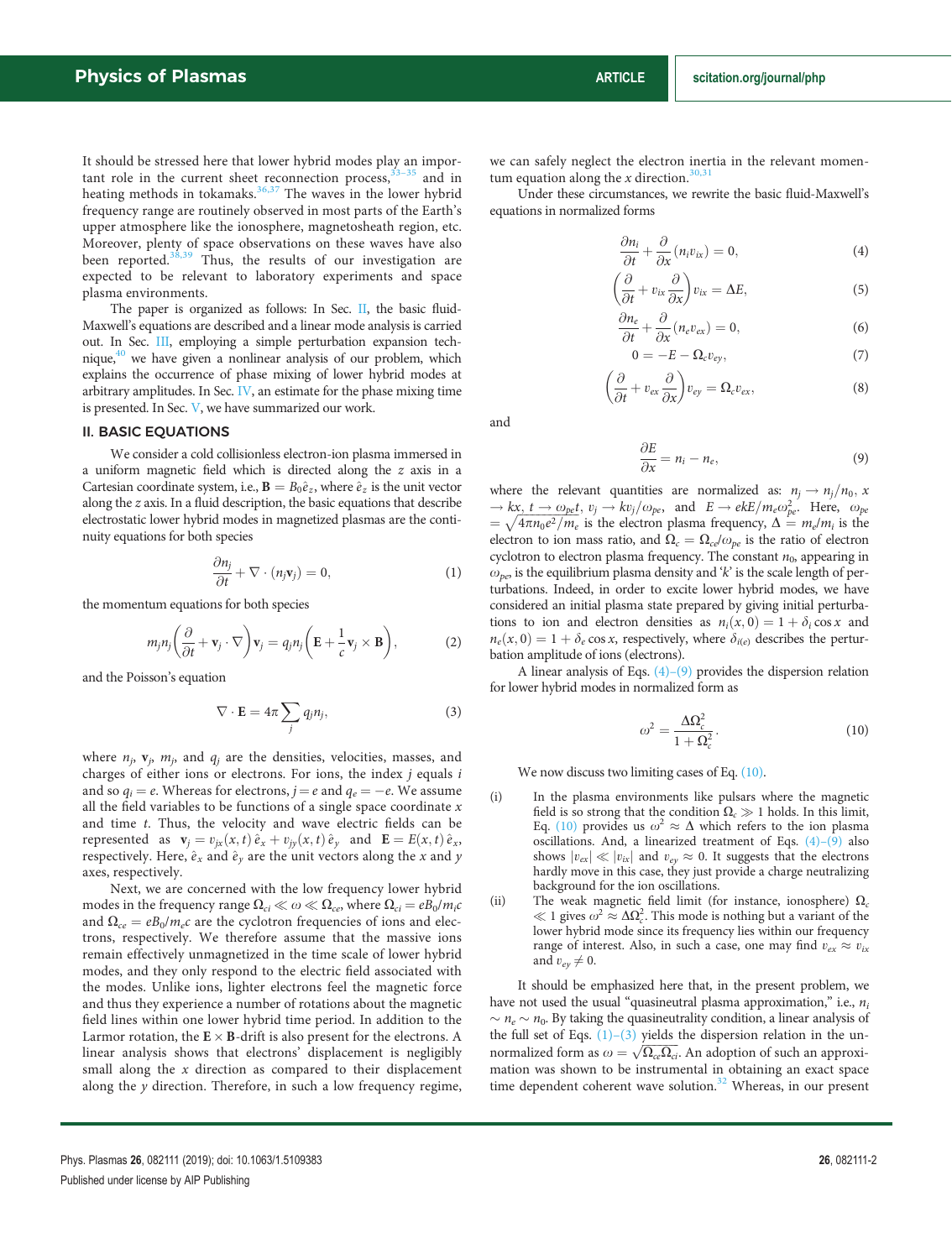case, a relaxation of quasineutrality condition rules out the possibility of obtaining an exact solution within a Lagrangian fluid approach. $41-43$  As stated in the introduction, various physical situations may drive a mode to suffer phase mixing even if the amplitude of initial perturbation is kept arbitrarily small. Thus making use of this fact, in Sec. III, we perform nonlinear analysis of Eqs.  $(4)$ – $(9)$ within a perturbative approach.

#### III. NONLINEAR ANALYSIS

Before employing a perturbation method, we first define the following new variables:

$$
\delta n_s = \delta n_i + \delta n_e, \ \delta n_d = \delta n_i - \delta n_e,
$$
  
\n
$$
V_x = v_{ix} + v_{ex}, \ v_x = v_{ix} - v_{ex},
$$
\n(11)

where  $\delta n_i = n_i - 1$  and  $\delta n_e = n_e - 1$ . In terms of these new variables, basic equations are converted into the following forms:

$$
\frac{\partial}{\partial t}\delta n_s + \frac{\partial}{\partial x}V_x = -\frac{1}{2}\frac{\partial}{\partial x}(V_x \delta n_s + v_x \delta n_d),\tag{12}
$$

$$
\frac{\partial}{\partial t}\delta n_d + \frac{\partial}{\partial x}v_x = -\frac{1}{2}\frac{\partial}{\partial x}(V_x \delta n_d + v_x \delta n_s),\tag{13}
$$

$$
\frac{\partial E}{\partial t} + \frac{\Omega_c^2}{2} (V_x - v_x) + \frac{1}{2} (V_x - v_x) \frac{\partial E}{\partial x} = 0, \tag{14}
$$

$$
\frac{\partial}{\partial t}(V_x + v_x) + \frac{1}{4}\frac{\partial}{\partial x}(V_x + v_x)^2 = 2\Delta E, \tag{15}
$$

$$
\frac{\partial E}{\partial x} = \delta n_d, \text{ and } v_{ey} = -\frac{E}{\Omega_c}.
$$
 (16)

Moreover, the initial conditions become  $\delta n_s(x,0) = (\delta_i + \delta_e) \cos x$ ,  $\delta n_d(x,0) = (\delta_i - \delta_e)\cos x, E(x,0) = (\delta_i - \delta_e)\sin x, V_x(x,0) = 0, v_x(x,0)$ = 0. Assuming  $\delta_i$  and  $\delta_e$  as small quantities and their order of magnitudes to be nearly equal, the perturbative expansion for the field variables  $f(x, t)$  is taken as<sup>40</sup>

$$
f(x,t) = f^{(1)} + f^{(2)} + \cdots
$$

Inserting the above field expansion series into Eqs. (12)–(16) followed by solving them subjected to the above-mentioned initial conditions, we find the first order solutions as

$$
\delta n_s^{(1)} = b_0 \cos x + \frac{a_0}{\omega^2} (\delta_i - \delta_e) \cos x \cos \omega t,
$$
  
\n
$$
\delta n_d^{(1)} = (\delta_i - \delta_e) \cos x \cos \omega t,
$$
  
\n
$$
E^{(1)} = (\delta_i - \delta_e) \sin x \cos \omega t,
$$
  
\n
$$
V_x^{(1)} = \frac{a_0}{\omega} (\delta_i - \delta_e) \sin x \sin \omega t,
$$
  
\n
$$
v_x^{(1)} = \omega (\delta_i - \delta_e) \sin x \sin \omega t,
$$
  
\n
$$
v_{ey}^{(1)} = -\frac{1}{\Omega_c} (\delta_i - \delta_e) \sin x \cos \omega t,
$$
\n(17)

where the constants  $a_0$  and  $b_0$  are

ar

$$
a_0 = \Delta \left( \frac{2 + \Omega_c^2}{1 + \Omega_c^2} \right), \text{ and } b_0 = (\delta_i + \delta_e) + \frac{a_0}{\omega^2} (\delta_e - \delta_i).
$$

The first order solutions reflect the presence of the basic normal mode, that is, the lower hybrid mode of frequency  $\omega$  as given in Eq. (10). This is expected since the first order analysis is nothing but the linear analysis to this problem. Furthermore, the solution of  $\delta n_s^{(1)}$  contains a zero frequency DC mode. In our analysis, this zero frequency mode bears an important significance. As we take an average of  $\delta n_s^{(1)}$ over a period of lower hybrid oscillation, a nonzero DC term  $b_0 \cos x$ is produced. An appearance of such a nonzero DC term is regarded as the onset of the phase mixing process.<sup>18</sup>

The first order solutions also fit with two limiting cases discussed earlier. First, if we set  $\Omega_c \gg 1$  (strong magnetic field and low density), we recover ion plasma oscillations, as from Eq. (17), we readily obtain  $v_{ey}^{(1)} \approx 0$  and  $V_x^{(1)} \approx v_x^{(1)} \simeq \sqrt{\Delta}$  which in turn implies that  $v_{ex}^{(1)} \approx 0$ and so  $v_{ix}^{(1)} \gg v_{ex}^{(1)}$ . It shows that electrons do not participate in the dynamics. In the opposite limit,  $\Omega_c\ll 1$  (weak magnetic field and high density), a variant of the lower hybrid mode is recovered. In such a situation, we find  $v_{ey}^{(1)} \neq 0$  and  $V_x^{(1)} \sim 2\sqrt{\Delta}/\Omega_c$  and  $v_x^{(1)} \sim \sqrt{\Delta}\Omega_c \approx 0$ , showing  $v_{ix}^{(1)} \approx v_{ex}^{(1)}$ .

Next, extracting the set of second order equations from Eqs. (12)–(16) followed by inserting the first order solutions into them and letting  $\delta = \delta_i - \delta_e$ , we obtain the following second order solutions:

$$
\delta n_s^{(2)} = \cos 2x \left[ d_1 (1 - \cos \omega t) + d_2 (1 - \cos 2\omega t) - \frac{2M_3}{\omega} t \sin \omega t \right],
$$
  
\n
$$
\delta n_d^{(2)} = \cos 2x \left( \frac{\delta^2 \Delta}{2\omega^2} + B \cos \omega t + b_1 t \sin \omega t + b_2 \cos 2\omega t \right),
$$
  
\n
$$
E^{(2)} = \frac{1}{2} \sin 2x \left( \frac{\delta^2 \Delta}{2\omega^2} + B \cos \omega t + b_1 t \sin \omega t + b_2 \cos 2\omega t \right),
$$
  
\n
$$
V_x^{(2)} = \sin 2x (M_1 \sin \omega t + M_2 \sin 2\omega t + M_3 t \cos \omega t),
$$
  
\n
$$
v_x^{(2)} = \sin 2x (K_1 \sin \omega t + K_2 \sin 2\omega t + K_3 t \cos \omega t),
$$
  
\nand 
$$
v_{ey}^{(2)} = -\frac{1}{2\Omega_c} \sin 2x \left( \frac{\delta^2 \Delta}{2\omega^2} + B \cos \omega t + b_1 t \sin \omega t + b_2 \cos 2\omega t \right),
$$
  
\n(18)

where

$$
d_1 = \frac{1}{\omega} \left( -2M_1 - \frac{a_0 b_0 \delta}{2\omega} + \frac{2M_3}{\omega} \right),
$$
  
\n
$$
d_2 = \frac{1}{2\omega} \left[ -2M_2 - \frac{1}{4} \left( \omega + \frac{a_0^2}{\omega^3} \right) \delta^2 \right], \quad b_1 = -\frac{\delta b_0 \omega^3}{4\Delta},
$$
  
\n
$$
b_2 = \frac{\delta^2}{3\Delta} \left( a_0 + \frac{\omega^2}{\Omega_c^4} + \frac{\Delta^2}{2\omega^2} \right), \quad B = -\left( b_2 + \frac{\delta^2 \Delta}{2\omega^2} \right),
$$
  
\n
$$
M_1 = \frac{1}{2\omega} \left( \Delta B + \frac{\omega^2 B}{\Omega_c^2} - \frac{2b_1 \omega}{\Omega_c^2} \right) + \frac{b_1}{2\omega^2} \left( \Delta + \frac{\omega^2}{\Omega_c^2} \right),
$$
  
\n
$$
M_2 = \frac{1}{4\omega} \left( \Delta b_2 + \frac{4\omega^2 b_2}{\Omega_c^2} + \frac{\delta^2 \Delta^2}{2\omega^2} - \frac{\omega^2 \delta^2}{\Omega_c^4} \right),
$$
  
\n
$$
M_3 = -\frac{b_1}{2\omega} \left( \Delta + \frac{\omega^2}{\Omega_c^2} \right), \quad K_1 = \frac{1}{2} \left( B\omega - b_1 - \frac{1}{2} b_0 \delta \omega \right),
$$
  
\n
$$
K_2 = \frac{1}{2} \left( 2b_2 \omega - \frac{\delta^2 a_0}{2\omega} \right), \quad \text{and} \quad K_3 = -\frac{1}{2} b_1 \omega.
$$

Phys. Plasmas 26, 082111 (2019); doi: 10.1063/1.5109383 26, 082111-3 Published under license by AIP Publishing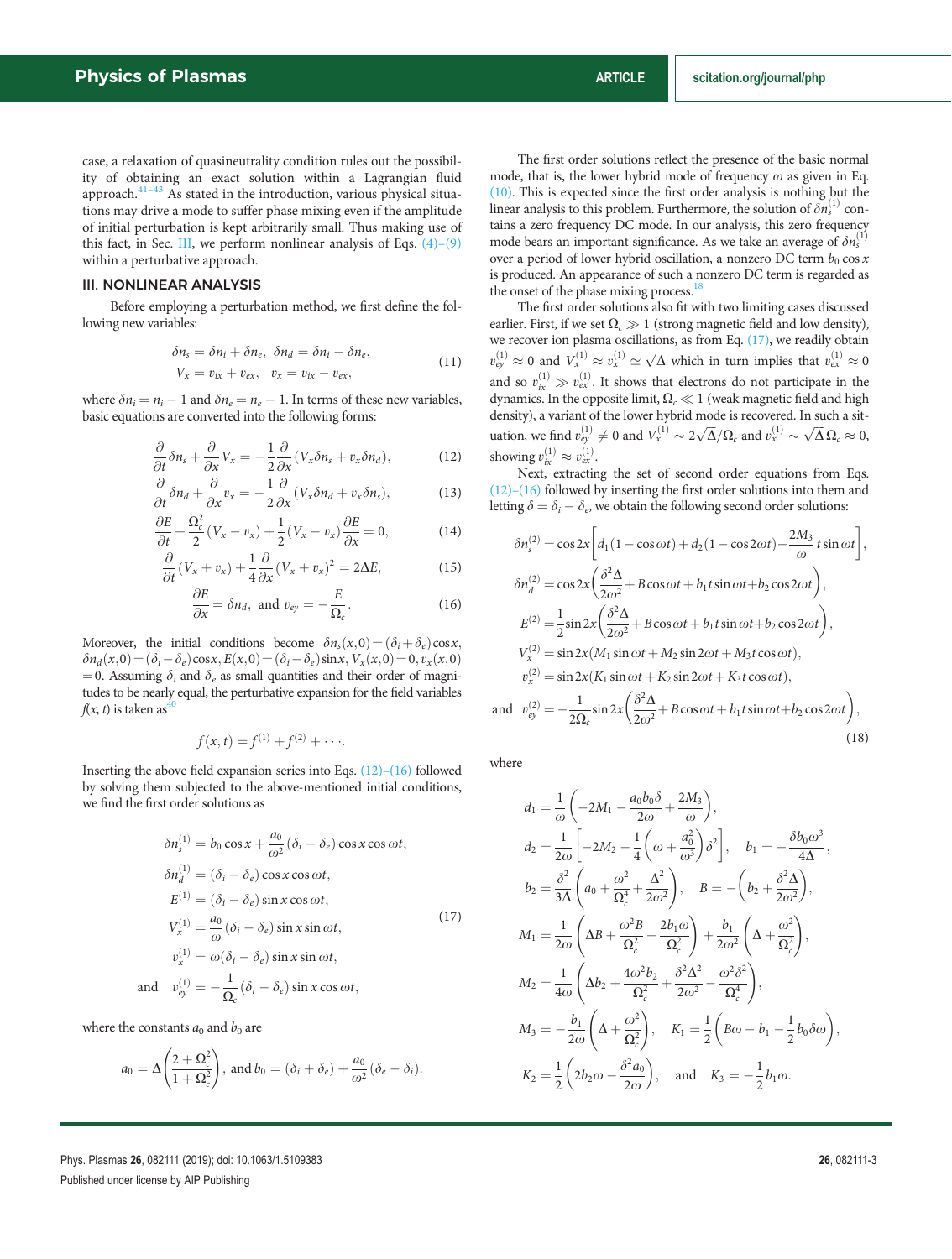The signature of phase-mixing is more vivid in the second order solutions. They contain DC terms along with terms like  $t \sin \omega t$  and  $t \cos \omega t$ . An appearance of higher harmonics is also noticeable.

Next proceeding to the third order, we have found a term like  $\sim A(x)t^2$  contained within the solution of  $\delta n_s^{(3)}$ , where the function  $A(x)$  is made of spatial harmonics. Such a secular term in  $\delta n_s^{(3)}$  arises due to the presence of DC terms in the first and second order solutions.<sup>19,25</sup> The appearance of this secular term in  $\delta n_s^{(3)}$  signifies that the plasma species start to bunch up in space as time passes. It patently manifests the occurrence of phase-mixing. The reason behind the bunching of particles can be explained from our obtained solutions. From the solutions of the electric field, if the average of  $\nabla E^2$  is calculated over time scale of lower hybrid modes, a nonzero pondermotive force results in  $(\nabla E^2 \neq 0)$ . It rearranges the plasma species in space, thereby making the plasma spatially inhomogeneous. This spatial inhomogeneity contaminates the excited lower hybrid mode so that the characteristic mode frequency becomes space dependent and thus the relevant mode gradually succumbs to phase mixing like an inevitable fate.

#### IV. PHASE MIXING TIME

In this section, we provide an approximate analytical expression of time the lower hybrid mode takes to get phase-mixed. In the third order, we have found a secular term in the solution of  $\delta n_s^{(3)}$  (see the Appendix)

$$
\delta n_s^{(3)} \approx \mu(\cos 3x - \cos x)t^2,
$$
  
with 
$$
\mu = \frac{3}{64} (\delta_i - \delta_e)^2 b_0 \Delta \left[ \frac{\Omega_c^4 + (2 + \Omega_c^2)^2}{(1 + \Omega_c^2)^2} \right].
$$
 (19)

Now from Eqs. (12)–(16), an approximate equation for  $\delta n_d$  can be constructed which is correct up to the fourth order and it is given as

$$
\frac{\partial^2}{\partial t^2} \delta n_d + \omega^2 \left( 1 + \frac{1}{2} \delta n_s \right) \delta n_d \approx 0. \tag{20}
$$

Inserting only the secular term of  $\delta n_s^{(3)}$  into Eq. (20) and then solving it subjected to the prescribed initial conditions, we have

$$
\delta n_d \approx (\delta_i - \delta_e) \cos x \cos \left[ \omega \left( 1 + \frac{1}{4} t^2 \mu B(x) \right) t \right], \tag{21}
$$

where  $B(x) = \cos 3x - \cos x$ . The distinct signature of phasemixing is present in the above solution of  $\delta n_d$  as we observe that the mode frequency now depends on space. We can also visualize the whole process through the mode coupling phenomenon. With this aim in mind, we expand the above solution in terms of Bessel's series<sup>4</sup>

$$
\delta n_d \approx (\delta_i - \delta_e) \cos x \sum_{\sigma = -\infty}^{+\infty} \sum_{\nu = -\infty}^{+\infty} J_{\sigma} \left( \frac{\mu \omega t^3}{4} \right) J_{\nu}
$$

$$
\times \left( \frac{\mu \omega t^3}{4} \right) \cos \left\{ \omega t + 3\sigma x + \nu (x + \pi) \right\}, \tag{22}
$$

where  $J_{\sigma}$  and  $J_{\nu}$  are the Bessel's functions of the first kind of order  $\sigma$ and  $\nu$ , respectively. The above form of  $\delta n_d$  physically signifies that the electrostatic energy which was initially given to a primary mode flows irreversibly to its higher harmonics as time goes on. Indeed, amplitudes of higher harmonics grow at the expense of the primary mode and thus the amplitude of the primary mode starts to decay. We can term the moment as the "phase mixing time" when the amplitude of the primary mode decreases appreciably from its initial value, and it is given by

$$
t_{\rm mix} \approx \left(\frac{4}{\mu \omega}\right)^{1/3},\tag{23}
$$

which shows that, for  $\delta_i \neq \delta_e$ , an initially excited lower hybrid mode is destined to phase mix at some finite time.

It is to be mentioned here that the lower hybrid frequency is assumed to reside within the frequency range  $\Omega_{ci} \ll \omega \ll \Omega_{ce}$ . This assumption along the one which requires phase mixing time to be larger than the time period of lower hybrid oscillations puts limit on the parameter  $\Omega_c$  in different regimes. In the weak magnetic field and high density case, we find  $\left(\frac{3}{32}|\delta_i-\delta_e|^3\right)^{1/4}<\Omega_c\ll 1.$  In such a regime, we find the dispersion relation  $\omega = \sqrt{\Delta \Omega_c}$ , signifying a variant of the lower hybrid mode. On the other extreme situation, that is, in the strong magnetic field and low density limit, the range of  $\Omega_c$  is found to be  $1 \ll \Omega_c \ll \frac{1}{\sqrt{\Delta}}$ . In this regime, we have the dispersion relation  $\omega = \sqrt{\Delta}$  for ion plasma oscillations. In addition, there is an intermediate regime ( $\Omega_c \sim 1$ ) corresponding to lower hybrid modes having the dispersion relation as given in Eq. (10).

By setting typical values of perturbation amplitudes  $\delta_e = 0.2$ and  $\delta_i = 0.1$  followed by considering a proper range of  $\Omega_c$  in the weak magnetic field and high density regime, in Fig. 1, we have plotted the variation of normalized phase mixing time  $\omega_{pe}t_{mix}$ with  $\Omega_c$ . It is clearly seen that the phase mixing time increases with the increase in the strength of the magnetic field. Likewise, Fig. 2 shows the scaling of phase mixing time for  $\delta_e = 0.2$  and  $\delta_i$  $= 0.1$  corresponding to the intermediate regime. From this figure, we also find that the phase mixing time increases with  $\Omega_c$ . However, the phase mixing process of the excited lower hybrid modes in the weak magnetic field and high density regime is seen



FIG. 1. Variation of normalized phase mixing time  $(\omega_{\text{pe}}t_{\text{mix}})$  with the ratio of electron cyclotron to electron plasma frequency ( $\Omega_c = \Omega_{ce}/\omega_{pe}$ ) in a weak magnetic field and a high density regime, with  $\delta_e = 0.2$ ,  $\delta_i = 0.1$ , and  $\Delta = 1/1836$ .

Phys. Plasmas 26, 082111 (2019); doi: 10.1063/1.5109383 26, 2010 27: 26, 282111-4 Published under license by AIP Publishing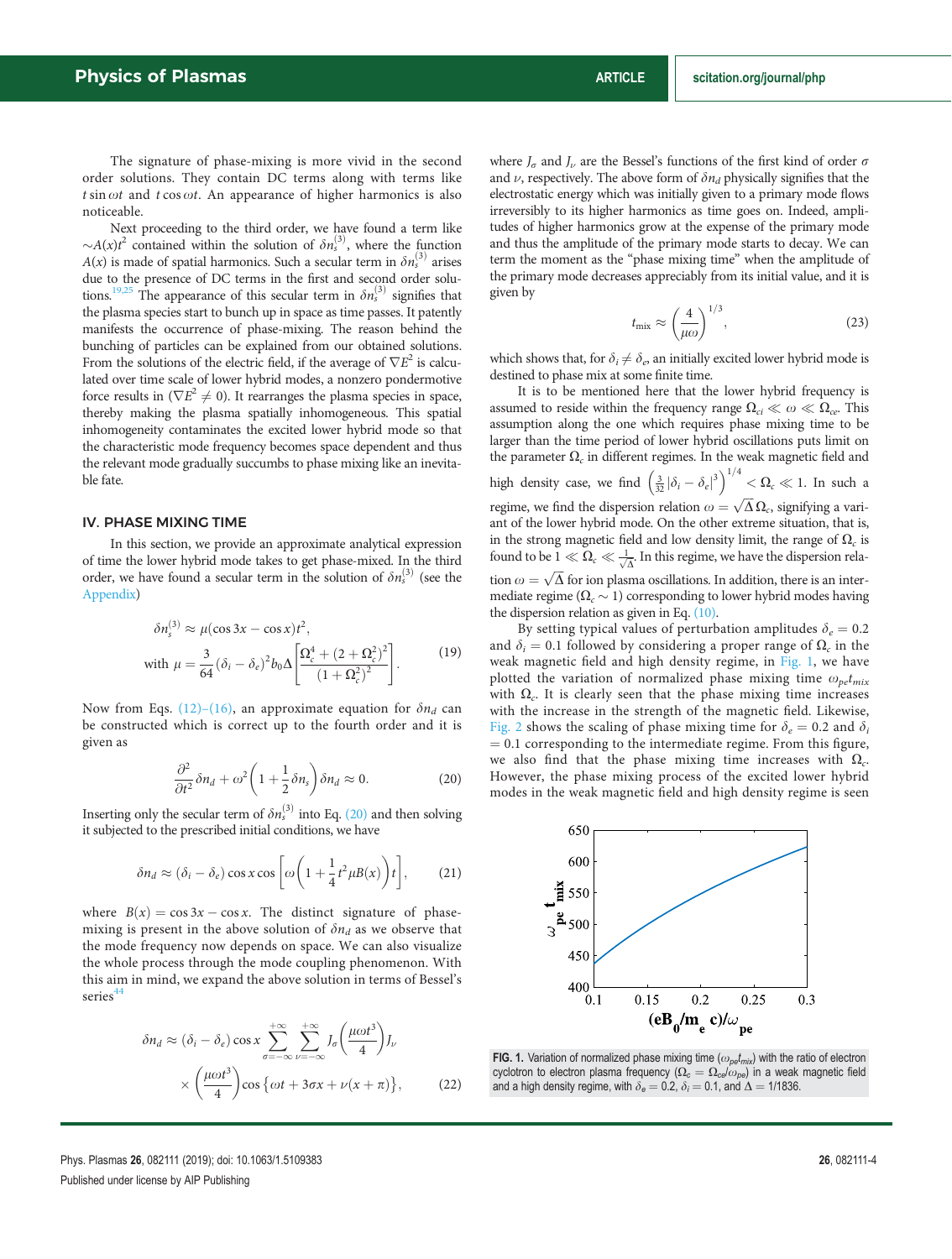

FIG. 2. Variation of normalized phase mixing time ( $\omega_{pe}t_{mix}$ ) with the ratio of electron cyclotron to electron plasma frequency ( $\Omega_c = \Omega_{ce}/\omega_{pe}$ ) in an intermediate regime, with  $\delta_e = 0.2$ ,  $\delta_i = 0.1$ , and  $\Delta = 1/1836$ .



FIG. 3. Normalized phase mixing time  $\omega_{\text{pe}}t_{\text{mix}}$  vs the ratio of electron cyclotron to electron plasma frequency  $\Omega_c = \Omega_{ce}/\omega_{pe}$  in a strong magnetic field and a low density regime, with  $\delta_e = 0$ ,  $\delta_i = 0.1$ , and  $\Delta = 1/1836$ . For large values of  $\Omega_c$ , we recover coherent ion plasma oscillations.

to occur relatively quickly in comparison with that in the intermediate regime. In the strong magnetic field and low density regime, Fig. 3 displays the variation of  $\omega_{\text{petmix}}$  with  $\Omega_c$  for  $\delta_e = 0$  and  $\delta_i$  $= 0.1$ . It is seen from this figure that phase mixing time increases monotonically with  $\Omega_c$ . Indeed, in an idealized picture, if we set  $\delta_e$  $= 0$ , one can check that for  $\Omega_c \gg 1$ ,  $b_0 \rightarrow 0$  implying  $t_{mix} \rightarrow \infty$ . This is expected because in this limit, we recover pure ion plasma oscillations  $(\omega \sim \sqrt{\Delta})$  where electrons do not take part in wave dynamics and the relevant mode does not phase mix quite naturally.

Admittedly, we have provided an "approximate" expression for phase mixing time through a perturbative analysis carried up to the third order. Nevertheless, at the higher order of approximation, a further improved scaling of phase mixing time may be expected and range of the parameter value may get modified accordingly.

#### V. SUMMARY

In summary, we have thoroughly surveyed how excited lower hybrid modes evolve with time. We have employed a fluid model to explore the underlying physical process analytically. Our nonlinear analysis shows that, when the plasma deviates marginally from its quasineutral state, an initially excited lower hybrid mode always breaks via the phase mixing phenomenon even if the value of perturbation amplitude is kept arbitrarily low. Physically, phase mixing happens due to the generation of nonzero pondermotive force which relocates electrons and ions in space so that plasma becomes spatially inhomogeneous. This in turn makes the characteristic mode frequency space dependent. An approximate expression for the phase mixing time is provided through a perurbative inspection. It is found that phase mixing time increases as the strength of the background magnetic field is increased. We note here that inclusion of other physical effects such as finite temperature,  $45$  collision  $46,47$  may further cause an increase in the phase mixing time. On the other hand, an additional spatial dependency on mode frequency may arise in relativistic<sup>48</sup>and inhomogeneous<sup>49</sup> electron-ion plasmas, thereby causing quicker mixing of phases of excited oscillations. Our investigation could also be extended to include a third particle species (positron) response<sup>50,51</sup> and kinetic effects.<sup>5</sup>

At this concluding point, we would like to add a few remarks. In this present paper, our investigation is completely focussed on a particular frequency range, namely,  $\Omega_{ci} \ll \omega \ll \Omega_{ce}$ . We have ignored the magnetic force on the ions and neglected the electron inertia in the xcomponent of electron momentum equation. If we incorporate these two factors, the linear dispersion relation reflects two normal modes which are the variants of the high frequency upper hybrid mode and the low frequency lower hybrid mode. In such a situation, we speculate lower hybrid modes to phase mix more quickly. Moreover, a nonlinear interaction between these high and low frequency modes may arise. The investigation on the phase mixing effects of these modes in magnetized plasmas is currently in progress and will be reported elsewhere.

#### ACKNOWLEDGMENTS

One of the authors (Dr. Sourav Pramanik) would like to express his gratitude to the Science & Engineering Research Board (SERB), Department of Science and Technology, India for providing the National Post Doctoral Fellowship for this work (The Fellowship Reference No. PDF/2017/001132).

The authors would like to thank Dr. Sudip Sengupta for the valuable discussion.

#### APPENDIX: THIRD ORDER SOLUTIONS

The third order solutions of  $\delta n_s^{(3)}$  and  $\delta n_d^{(3)}$  are obtained as

$$
\delta n_s^{(3)} = \mu(\cos 3x - \cos x)t^2 + P_1(x)t \sin \omega t + P_2(x)(1 - \cos \omega t) + P_3(x)(1 - \cos 2\omega t) + P_4(x)(1 - \cos 3\omega t) + P_5(x)t \sin 2\omega t,
$$

$$
\delta n_d^{(3)} = Q_0 \sin \omega t + Q_1(x) t \sin \omega t + Q_2(x) (1 - \cos 2\omega t) + Q_3(x) \sin 2\omega t + Q_4(x) (1 - \cos \omega t) + Q_5(x) \sin 3\omega t + Q_6(x) (1 - \cos 3\omega t) + Q_7(x) t \cos 2\omega t + Q_8(x) t \sin 2\omega t,
$$

where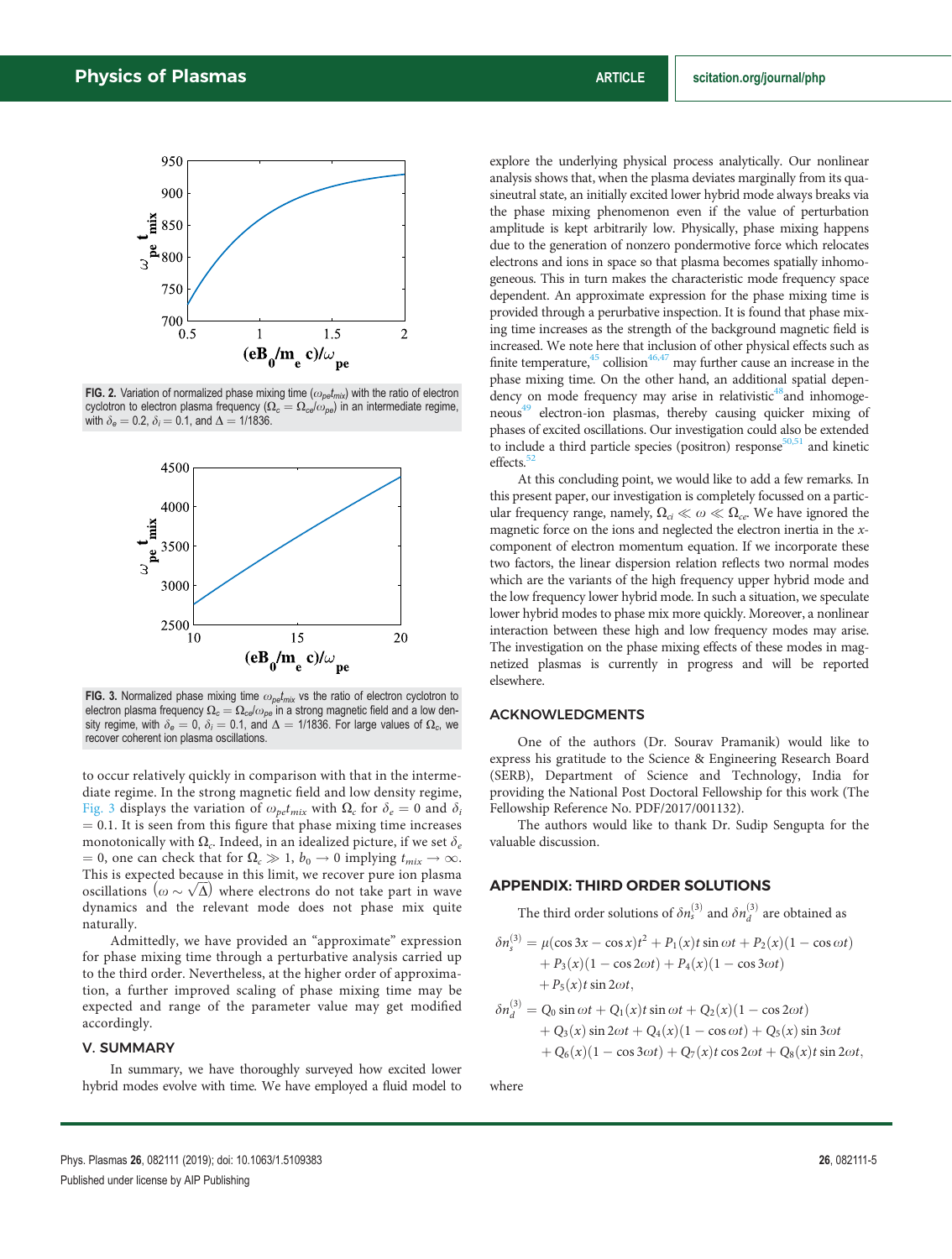$$
Q_{1}(x) = -\frac{\omega\delta}{2\Lambda}f_{1}(x)\left[\frac{\delta\Delta a_{0}b_{1}}{2\omega^{3}} + \omega^{2}(d_{1} + 2d_{2}) - 2b_{2}a_{0} - (K_{1} + M_{1}) - \frac{b_{1}}{2\Omega_{c}^{2}}\right]
$$
  

$$
-\frac{\omega\delta}{2\Lambda}f_{2}(x)\left[\frac{b_{0}}{\delta}(\omega K_{1} + K_{3}) + \omega(2M_{2} - K_{2}) + \frac{\delta^{2}\Delta(a_{0} - \omega)}{2\omega^{2}\Omega_{c}^{2}}\right],
$$
  

$$
Q_{2}(x) = -\frac{1}{6}\delta f_{1}(x)\left[(B + 2b_{2})a_{0} - 2\omega^{2}(d_{1} - 3d_{2}) + \frac{b_{1}a_{0}}{\omega} - 2M_{3}\right]
$$
  

$$
-\frac{1}{6}\delta f_{2}(x)\left[M_{1} + \frac{b_{0}K_{1}}{\delta} - \frac{2b_{0}\omega K_{2}}{\delta} + \frac{M_{3}}{2\omega} + \frac{2\Omega_{c}^{2}}{\omega}(2K_{2} - K_{3})\right],
$$
  

$$
Q_{3}(x) = \frac{1}{\omega\Delta}\delta\left[f_{1}(x)\left(b_{1}a_{0} - 2M_{3}\omega - \frac{b_{1}}{2\Omega_{c}^{2}}\right) + f_{2}(x)\left(-\frac{b_{0}K_{3}}{\omega\delta} + \frac{2\Delta}{\omega^{2}}(M_{3} - K_{3})\right)\right],
$$
  

$$
Q_{4}(x) = \frac{\delta}{a\Delta^{2}}f_{1}(x)\left(2b_{2}a_{0} - d_{2}\omega^{2} + \frac{b_{2}\omega}{2\Omega_{c}^{2}}\right) + f_{2}(x)\left(\frac{\Delta a_{0}\omega(M_{2} - K_{2})}{\omega\delta^{2}}\right),
$$
  

$$
Q_{5}(x) = \frac{\omega^{2}}{4\Delta}\delta\left[f_{1}(x)\left(2d_{2}\omega^{2} - \frac{b_{2}\omega}{\Omega_{c}^{2}}\right) + f_{2}(x)\left(\frac{\Delta a_{0}\omega(M_{2} - K_{2})}{8\Omega_{c}^{2}}\right)\right],
$$
  

$$
Q_{6}(
$$

Г

with

$$
f_1(x) = \cos x \cos 2x - 2 \sin x \sin 2x, \text{ and}
$$
  

$$
f_2(x) = 2 \cos x \cos 2x - \sin x \sin 2x.
$$

Other relevant quantities in the third order can be obtained from the solutions of  $\bar{\delta}n_s^{(3)}$  and  $\delta n_d^{(3)}$ .

#### **REFERENCES**

<sup>1</sup>J. M. Dawson, *Phys. Rev.* 113, 383 (1959).

<sup>2</sup>A. I. Akhiezer and R. V. Polovin, Zh. Eksp. Teor. Fiz. 30, 915 (1956) [Sov. Phys. JETP 3, 696 (1956)].

- <sup>3</sup>R. C. Davidson, *Methods in Nonlinear Plasma Theory* (Academic, New York,
- 1972).<br><sup>4</sup>W. B. Mori and T. Katsouleas, <u>Phys. Scr</u>. **T30,** 127 (1990).
- 5 Z. M. Sheng and J. Meyer-ter-Vehn, Phys. Plasmas 4, 493 (1997).
- 6 R. M. G. M. Trines and P. A. Norreys, Phys. Plasmas 13, 123102 (2006).
- 7J. Albritton and P. Koch, Phys. Fluids 18, 1136 (1975).
- <sup>8</sup>A. Hasegawa and L. Chen, Phys. Rev. Lett. 32, 454 (1974).
- <sup>9</sup>A. Modena, Z. Najmudin, A. E. Dangor, C. E. Clayton, K. A. Marsh, C. Joshi, V. Malka, C. B. Darrow, C. Danson, D. Neely, and R. F. N. Walsh, Nature 377, 606 (1995).
- <sup>10</sup>M. Y. Yu, W. Yu, Z. Y. Chen, J. Zhang, Y. Yin, L. H. Cao, P. X. Lu, and Z. Z. Xu, Phys. Plasmas 10, 2468 (2003).
- <sup>11</sup>K. I. Popov, W. Rozmus, V. Yu. Bychenkov, N. Naseri, C. E. Capjack, and A. V. Brantov, Phys. Rev. Lett. 105, 195002 (2010).